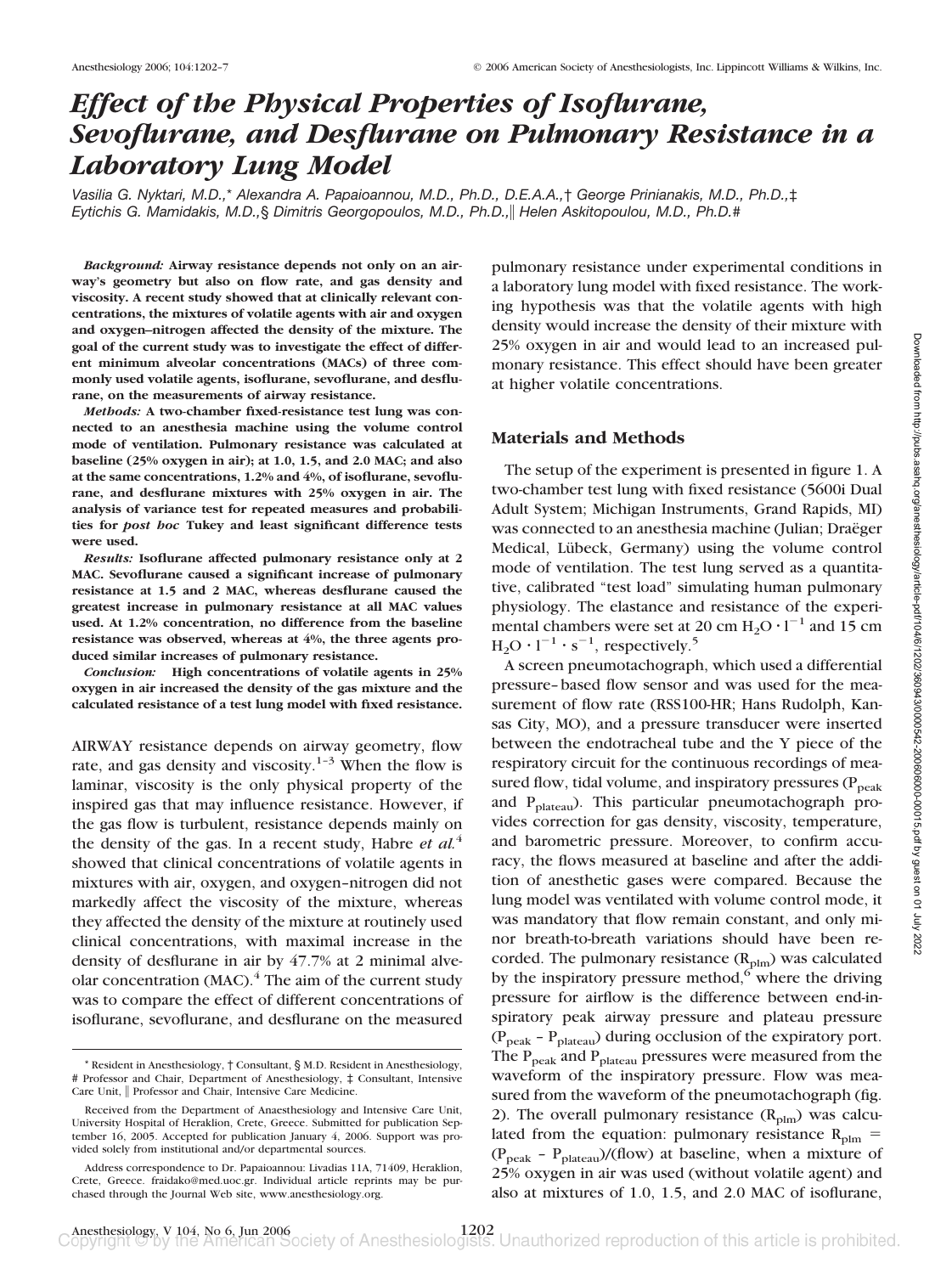

**Fig. 1. Setup of the experiment. The two-chamber test lung (***1***) was connected to the anesthesia machine (***2***). The pneumotachograph (***3***) and the pressure transducer were inserted between the endotracheal tube and the Y piece (***4***) of the respiratory circuit for the continuous recordings of measured flow, tidal volume, and inspiratory pressures.**

sevoflurane, and desflurane with 25% oxygen in air. Finally, to discriminate between the effects of the concentration of the anesthetics or the effects of their physical properties, we also measured the resistance at the same low (1.2%) and high (4%) concentrations of isoflurane sevoflurane, and desflurane with 25% oxygen in air. These particular concentrations were chosen because 1.2% was 1 MAC of isoflurane, and 4% is the highest concentration that could be delivered from the isoflurane vaporizer. For each concentration of the volatile agent, five measurements were recorded.

The parameters of the volume control mode of ventilation were the same for all measurements: tidal volume  $= 600$  ml, respiratory rate  $= 8$  breaths/min, positive end-expiratory pressure = 0 cm  $H_2O$ ,  $T_I:T_E = 1:1.5$ ,  $T_I$ : $T_{plateau}$  = 50%, and fresh gas flow = 8 l/min. The MAC values of each anesthetic agent were calculated by the Agent Analyser (IRIA; Draëger Medical, Lübeck, Germany) of the anesthetic apparatus using the volatile agent end-expiratory concentrations and corrected for age (at a set age of 40 yr), altitude, and gas mixture. IRIA measures the concentration of the anesthetics based on



**Fig. 2. Recorded waveforms of flow and pressure. Total pulmonary resistance was calculated according to the equation: pul**monary resistance  $(R_{\text{plm}}) = (P_{\text{peak}} - P_{\text{plateau}})/\text{flow}$ . The use of **the laboratory model resulted in no time constant inequalities, and P1 pressure is not observed.**

#### **Table 1. End-expiratory Concentrations (%) for Isoflurane, Sevoflurane, and Desflurane**

|                   | 1 MAC | 1.5 MAC | 2 MAC |  |
|-------------------|-------|---------|-------|--|
| <b>Isoflurane</b> | 1.2   | 1.8     | 2.4   |  |
| Sevoflurane       | 1.8   | 2.8     | 3.6   |  |
| Desflurane        | 6.6   | 9.7     | 13.3  |  |

End-expiratory concentrations (%) for isoflurane, sevoflurane, and desflurane at the relevant minimum alveolar concentration (MAC) settings measured by the anesthetic apparatus.

infrared light absorption. The absorption of infrared light at  $3 \mu m$  is used for the measurement of carbon dioxide– nitrous oxide and at  $8 \mu m$  for the measurement of end-expiratory volatile anesthetics. Age-corrected MAC values were then calculated according to the Mapleson formula for patients older than 1 yr:  $MAC_{age} = MAC_{40} \times$ 10  $[-0.00269 \times (age - 40)]$ .<sup>7</sup>

#### *Statistical Analysis*

All values represent the means from a total of five consecutive respiratory cycles. The increase of pulmonary resistance caused by the volatile agents was also expressed as a percentage of the baseline value. Data were analyzed by analysis of variance for repeated measurements, and *post hoc* Tukey and least significant difference tests *were* used. All values are expressed as mean  $\pm$  SD.

## **Results**

The measured end-expiratory concentrations for isoflurane, sevoflurane, and desflurane at the three studied MAC values are shown in table 1. Desflurane was used at greater end-expiratory concentrations at all MAC values (6.6, 9.7, and 13.3% representing 1, 1.5, and 2 MAC, respectively), because it is the least potent of the three volatile agents.

The flow measurements for all gas compositions are shown in table 2. None of the differences recorded were significant. This finding confirmed that the pneumotachograph measures were valid because, with the use of volume control ventilation mode, inspiratory flow was mandatory to remain constant, and only minor breathto-breath variations were acceptable. Otherwise, the pneumotachograph gave false values because of the altered physical properties of the gas mixtures.

The baseline value of pulmonary resistance of the lung model at 25% oxygen in air was  $15.64 \pm 0.15$  cm H<sub>2</sub>O  $\cdot$  $1^{-1} \cdot s^{-1}$ . The effects of the different concentrations of isoflurane, sevoflurane, and desflurane in 25% oxygen in air on pulmonary resistance are shown in table 3 and figure 3.

## *Comparison at Equivalent MAC Values*

Compared with the baseline value, isoflurane significantly increased pulmonary resistance only at 2 MAC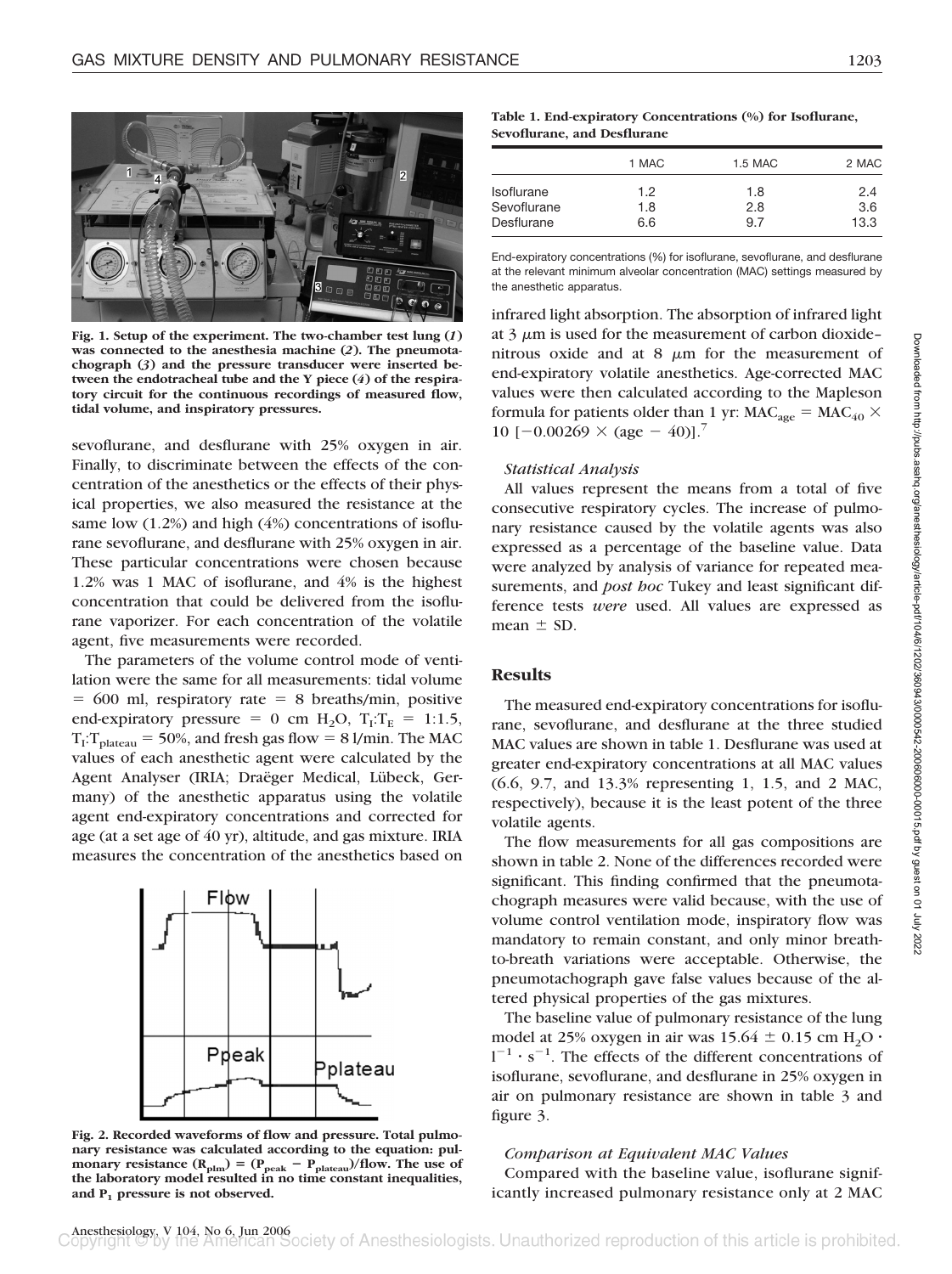|                      | Mean  | <b>SD</b> | P Value   |
|----------------------|-------|-----------|-----------|
| Baseline             | 30.8  | 0.60      |           |
| Isoflurane, 1 MAC    | 30.8  | 0.60      | <b>NS</b> |
| Isoflurane, 1.5 MAC  | 30.72 | 0.60      | <b>NS</b> |
| Isoflurane, 2 MAC    | 30.78 | 0.24      | <b>NS</b> |
| Isoflurane, 4%       | 30.76 | 0.60      | <b>NS</b> |
| Sevoflurane, 1 MAC   | 30.8  | 0.00      | <b>NS</b> |
| Sevoflurane, 1.5 MAC | 30.8  | 0.48      | <b>NS</b> |
| Sevoflurane, 2 MAC   | 30.78 | 0.24      | <b>NS</b> |
| Sevoflurane, 1.2%    | 30.8  | 0.00      | <b>NS</b> |
| Sevoflurane, 4%      | 30.8  | 0.00      | <b>NS</b> |
| Desflurane, 1 MAC    | 30.81 | 0.24      | <b>NS</b> |
| Desflurane, 1.5 MAC  | 30.78 | 0.24      | <b>NS</b> |
| Desflurane, 2 MAC    | 30.77 | 0.06      | <b>NS</b> |
| Desflurane, 1.2%     | 30.8  | 0.00      | <b>NS</b> |
| Desflurane, 4%       | 30.78 | 0.24      | ΝS        |

**Table 2. Flow Measurements (l/min) at the Different Concentrations of Volatile Agents**

Flow measurements (l/min) at the different concentrations of volatile agents, expressed as mean and SD. None of the differences observed were significant.

 $MAC = minimum$  alveolar concentration;  $NS = not$  significant.

 $(P = 0.005)$ . Sevoflurane increased pulmonary resistance at 1.5 and at 2 MAC by 17.8% and 23.3%, respectively (*P* 0.001 for both comparisons). Desflurane increased the calculated resistance of the test lung model at all concentrations used ( $P \le 0.001$  for all concentrations). At 1 MAC, where the end-expiratory concentration of desflurane was 6.6%, the increase of pulmonary resistance from the baseline value was 44.5%. At 1.5 MAC desflurane, an endexpiratory concentration of 9.7% was used, and the increase of pulmonary resistance was 63.7% from the baseline value. The greatest increase of pulmonary resis-<br>tance, by 87%, was observed at 2 MAC when an end-

Table 3. Pulmonary Resistance  $(\text{cm H}_2\text{O} \cdot \text{1}^{-1} \cdot \text{s}^{-1})$  at the **Different Concentrations Studied**

|                     | Mean   | <b>SD</b> | $\%$<br>Increase<br>from<br>Baseline | P Value   |
|---------------------|--------|-----------|--------------------------------------|-----------|
| Baseline            | 15.64  | 0.1565    |                                      |           |
| Isoflurane, 1 MAC   | 16.21  | 0.2396    | 3.6                                  | ΝS        |
| Isoflurane, 1.5 MAC | 17.06  | 0.2219    | 9                                    | ΝS        |
| Isoflurane, 2 MAC   | 17.37  | 0.1299    | 11                                   | 0.005     |
| Isoflurane, 4%      | 20.14  | 0.29      | 28                                   | < 0.001   |
| Sevoflurane, 1 MAC  | 16.53  | 0.4461    | 5.7                                  | <b>NS</b> |
| Sevoflurane, 1.5    | 18.43  | 0.3256    | 17.8                                 | < 0.001   |
| MAC                 |        |           |                                      |           |
| Sevoflurane, 2 MAC  | 19.30  | 0.3146    | 23.3                                 | < 0.001   |
| Sevoflurane, 1.2%   | 15.87  | 0.0541    | 1.5                                  | ΝS        |
| Sevoflurane, 4%     | 20.16  | 0.3250    | 28.9                                 | < 0.001   |
| Desflurane, 1 MAC   | 22.60  | 0.2499    | 44.5                                 | < 0.001   |
| Desflurane, 1.5 MAC | 25.30  | 0.1870    | 63.7                                 | < 0.001   |
| Desflurane, 2 MAC   | 29.24  | 0.2507    | 87                                   | < 0.001   |
| Desflurane, 1.2%    | 16,186 | 0.0581    | 3.45                                 | <b>NS</b> |
| Desflurane, 4%      | 19.67  | 0.0212    | 25.8                                 | < 0.001   |

Values of pulmonary resistance (cm  $H_2O\cdot l^{-1}\cdot s^{-1}$ ) at the different concentrations studied for each volatile agent, expressed as mean and SD and the respective percentage increases from the baseline value. The *P* values refer to comparisons with the baseline value.

 $MAC = minimum$  alveolar concentration;  $NS = not$  significant.



**Fig. 3. Comparison of the effects of isoflurane, sevoflurane, and desflurane at 1.0, 1.5, and 2 minimum alveolar concentration (MAC) on total pulmonary resistance. Isoflurane caused a statistically significant** ( $P = 0.005$ ) increase of the resistance at 2 **MAC compared with baseline. Sevoflurane caused significant increase of the resistance at 1.5 and 2 MAC compared with baseline (***P* **< 0.001 for both comparisons). Desflurane caused significant increase of the resistance from baseline at the three concentrations studied (***P* **< 0.001 for all comparisons).**

expiratory concentration of 13.3% was used.

When comparing the effect of the three volatile agents on the pulmonary resistance at equivalent concentrations, it was shown that at 1 MAC isoflurane and sevoflurane had similar effects on pulmonary resistance, whereas desflurane caused a significant increase compared with the two other agents ( $P \le 0.001$ ; fig. 4). At 1.5 MAC, sevoflurane caused a significant increase of pulmonary resistance compared with isoflurane  $(P \leq$ 0.001), and desflurane caused the greatest increase compared with the two other agents ( $P < 0.001$  for all comparisons). Sevoflurane and desflurane did increase overall pulmonary resistance by 17.8% and 63.7%, respectively. At 2 MAC, a statistically significant increase of pulmonary resistance was observed with all of the three volatile agents. Sevoflurane had a significantly greater effect compared with isoflurane  $(P \le 0.001)$ , and desflurane caused the greatest increase compared with the two other agents ( $P \le 0.001$  for both comparisons; table 3 and fig. 4).

#### *Comparison at the Same Concentrations*

There was no significant increase of pulmonary resistance from the baseline when the three anesthetics were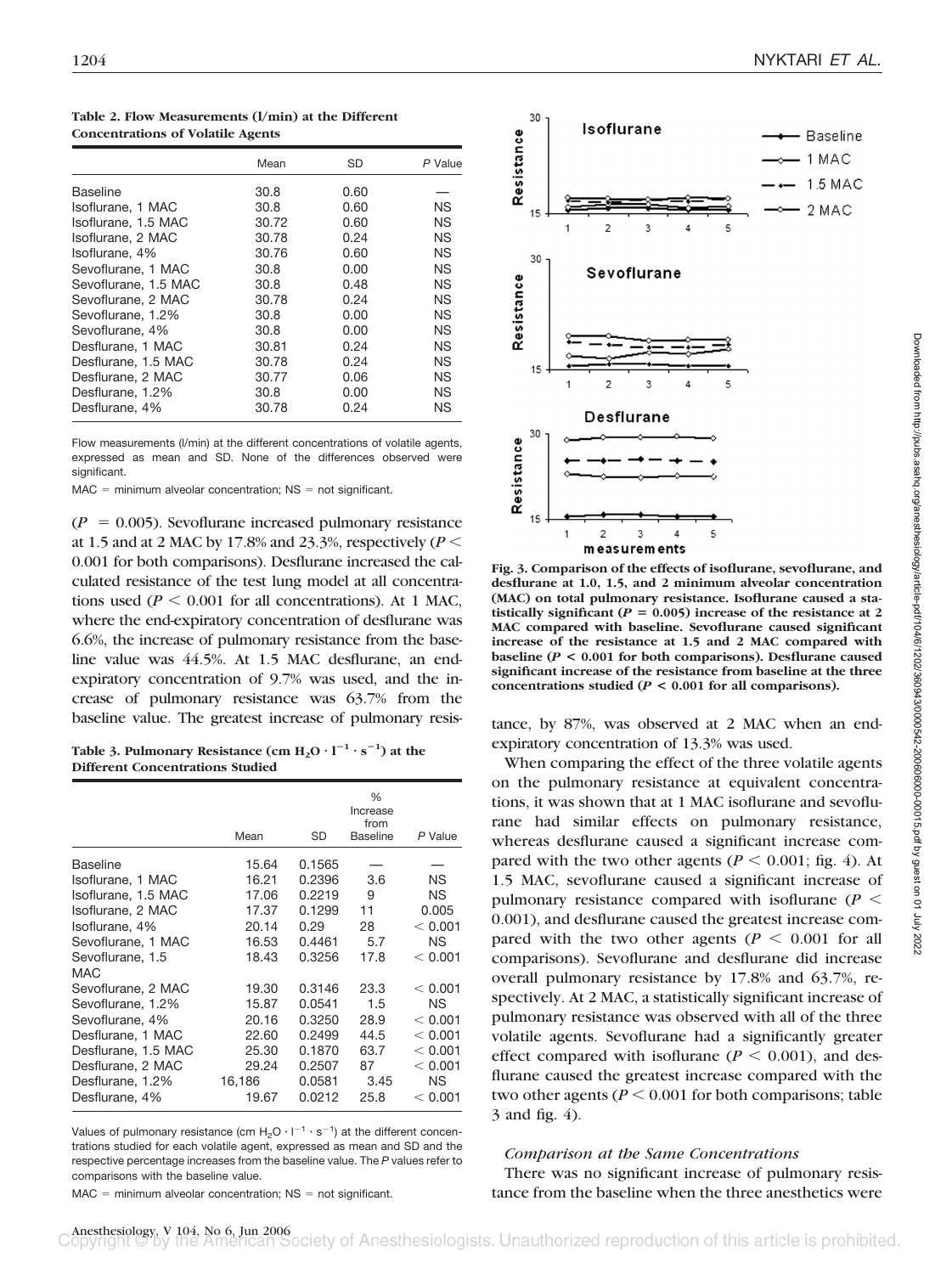

**Fig. 4. Comparison of the effect of different volatile anesthetics at equivalent concentrations on total pulmonary resistance. At 1 minimum alveolar concentration (MAC), only desflurane significantly increased pulmonary resistance compared with isoflurane and sevoflurane (** $P < 0.001$  **for both comparisons). The difference between isoflurane and sevoflurane was not statisti**cally significant ( $P = 0.15$ ). At 1.5 MAC, sevoflurane significantly increased  $(P = 0.015)$  total pulmonary resistance com**pared with isoflurane, whereas desflurane caused a more pronounced increase compared with isoflurane and sevoflurane (***P* **< 0.001 for all comparisons). The same findings apply at 2 MAC. Sevoflurane significantly increased pulmonary resistance compared with isoflurane (***P* **< 0.001) and desflurane caused a significant increase compared with the other two volatile agents (***P* **< 0.001 for both comparisons). \* Increased pulmonary resistance compared with seroflurane and isoflurane; \*\* increased pulmonary resistance compared with isoflurane.**

delivered at the same low concentration of 1.2%, whereas at 4%, all three produced a significant increase that ranged from 25.8% for desflurane to 28% for isoflurane and 28.9% for sevoflurane ( $P \le 0.001$  for the three agents; table 3). The differences between the three anesthetics at the aforementioned concentrations were not significant.

## **Discussion**

*Pulmonary resistance* is defined as the opposition to the flow of gases caused by frictional forces within the respiratory system, and it is calculated according to the equation: Resistance = driving pressure/flow rate.<sup>1</sup> These frictional pressure losses  $(\Delta P)$  produced by flow in tubes are a function of flow rate, tube geometry, and fluid physical properties.<sup>2</sup>

The inspiratory pressure method $6$  was used to calculate the overall pulmonary resistance according to the equation  $R = (P_{peak} - P_{plateau})/flow$ . During passive ventilation, rapid airway occlusion at the end of inspiration produces an immediate decrease in transpulmonary

pressure from its peak ( $P_{peak}$ ) to a lower value ( $P_1$ ), followed by a gradual decrease in pressure to an apparent plateau (P<sub>plateau</sub>), which represents the static endexpiratory elastic recoil of the lung. This permits pulmonary flow resistance to be partitioned between the true intrinsic resistance of the airways ( $R_{min} = (P_{peak} - P_1)$ / flow) and an additional effective resistance due to timeconstant inequalities and tissue stress adaptation ( $R_L$  =  $(P_1 - P_{plateau})/flow$ .<sup>8</sup>

This method provides comparable values of resistance with other techniques but does not permit discrimination between patients with airway obstruction and those with infiltrative lung disease. However, the limitations of this method are not considered to affect the measurements during the experiment of the current study.<sup>9</sup>

In the current study, the use of a laboratory lung model that simulates the respiratory tract eliminated the effects of lung volume and bronchial tone on airway resistance that largely affect airway resistance *in vivo*. Therefore, any change to the calculated resistance resulted from changes in the gas mixture physical properties, and changes in the flow pattern that influences the pressure decrease determined by the difference between peak pressure and plateau pressure ( $\Delta P = P_{peak} - P_{plateau}$ ). The test lung served as a quantitative, calibrated "test load" simulating human pulmonary physiology for use in testing respiratory equipment and pulmonary research. It is designed to realistically simulate the mechanics of the adult respiratory system from the upper airway. The lung model is not a detailed model of actual human anatomy, and its use helped in determining whether the physical properties of a gas mixture alter the measurements of a fixed resistance. The adult airway is constructed by using a hose assembly, and the airway resistance exhibits parabolic characteristics in regard to pressure change as a function of flow. This nonlinear parabolic characteristic is similar to that seen in standard endotracheal tubes. Similar models have been previously used for studies examining lung mechanics during different modes of ventilation.<sup>5,10</sup> Compliance can be independently set for each lung using a precision-calibrated spring, and plug-in resistors are provided to simulate pulmonary resistance. The baseline resistance selected  $(15 \text{ cm } H_2\text{O} \cdot 1^{-1} \cdot \text{s}^{-1})$  has previously been reported to occur during general anesthesia. $11$  The lung model mostly represents the central airways and more specifically the trachea and the main bronchi, whereas it cannot simulate alveoli. Therefore, time constant inequalities did not occur,  $P_1$  pressure was not observed, and only  $P_{peak}$  and  $P_{plateau}$  pressures were recorded (fig. 2).

The lung model was ventilated with constant flow inflations, and the inspiratory flow was recorded with screen pneumotachograph that provided correction for gas density, viscosity, temperature, and barometric pressure. This type of pneumotachograph contains a finemesh screen that provides a small fixed resistance to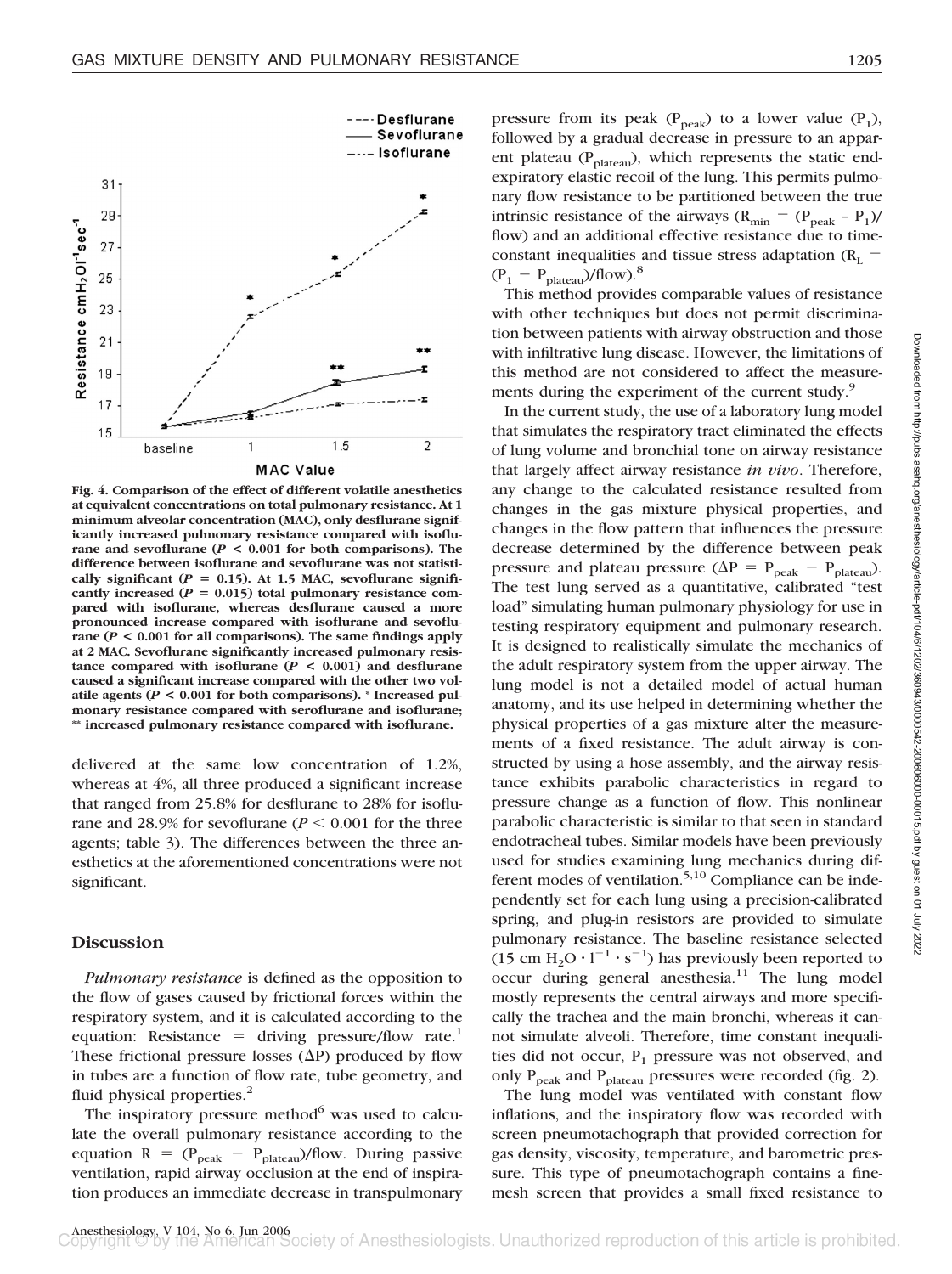airflow. As gas flows through the pneumotachograph, a microprocessor-based system converts the measured differential pressure to volumetric flow rate. The screen is actively heated to prevent condensation, which leads to alterations of the resistance and inaccurate results. Furthermore, it was easy to confirm its accuracy by comparing the flow measured at baseline and after the addition of anesthetic gases. Because the lung model was ventilated with volume control mode, it was mandatory that flow remain constant, and only minor breath-tobreath variations should have been recorded.

The fact that flow measurements remained constant for all gas mixtures delivered confirmed the accuracy of the pneumotachograph.

Volatile anesthetic agents produce dose-dependent decreases in airway resistance after antigen-induced bronchoconstriction in animal models.<sup>12</sup> Halothane is considered to have the most potent bronchodilatory properties due to decreased vagal tone,<sup>13</sup> but all volatile anesthetics possess bronchodilatory properties. $14,15$  However, there are no studies regarding the effects of the physical properties of volatile anesthetics on airway resistance. Habre *et al.*<sup>4</sup> estimated the viscosity and density values of the pure component of volatile anesthetics. (isoflurane: viscosity 0.892 Pa s  $\times$  $10^{-5}$ , density 5.19 kg/m<sup>3</sup>; sevoflurane: viscosity 1.276 Pa s  $\times$  10<sup>-5</sup>, density 6.12 kg/m<sup>3</sup>; desflurane: viscosity 1.452 Pa s  $\times$  10<sup>-5</sup>, density 5.44 kg/m<sup>3</sup>). They also calculated the viscosity and density of their mixtures with air, 100% oxygen, and 50% oxygen. They concluded that volatile agents in the clinically applied concentrations produced a relatively small decrease of the viscosity values of gas mixtures with maximal decrease in viscosity of 3.3–3.5% at 2 MAC desflurane, whereas they significantly increased the density of the gas mixture with maximal increase of density to 47.7% at 2 MAC desflurane in air. $4$  It should be mentioned that either increased density or decreased viscosity increase pulmonary resistance. The current study clearly demonstrated that isoflurane, sevoflurane, and desflurane at high concentrations increased the calculated overall pulmonary resistance in a test lung model, and the greatest increase was observed at high desflurane concentrations (2 MAC). The significant increase of pulmonary resistance observed with desflurane was considered to be the result of the high concentrations required to achieve 1, 1.5, and 2 MAC values (6.6, 9.7, and 13.3%, respectively; table 1) and not from unusually deviant values of viscosity and density of the pure component of the anesthetic.<sup>4</sup> This observation was supported by the finding that the three anesthetics produced similar effects on airway resistance when delivered at the same low or high concentration, suggesting that the increase of the resistance is due to the concentration delivered rather than differences of the physical properties of the agents used.

Similar effects of increased resistance measurements are reported in previous studies regarding the effects of xenon on respiratory mechanics,  $16,17$  which showed that the high density of xenon increased airway pressure and resistance in animal models.

The findings of the current study may explain the discrepancies between *in vivo* and *in vitro* studies regarding the bronchodilatory properties of desflurane. Mercier *et al.*<sup>18</sup> found that desflurane relaxed proximal isolated human bronchi in a dose-dependent manner. On the contrary, Goff *et al.*<sup>19</sup> found that desflurane exerted no bronchodilation in patients undergoing elective surgery during general anesthesia. In the former study, the relaxation of the bronchi was measured directly, whereas in the latter, the isovolume method was used to assess total airway resistance, which is a product of bronchial tone, lung volume, flow rate, and the physical properties of the inspired gas. The current study may also explain the results of Dikmen *et al.*,<sup>11</sup> who found that desflurane produced bronchodilation at 1 MAC but increased airway resistance at 2 MAC. At 2 MAC, the increased density of the gas mixture may have offset the bronchodilatory effect of the anesthetic, and the overall resistance measured was increased. Theoretically, the increased pulmonary resistance caused by the physical properties of anesthetics might have deleterious effects on patients with chronic obstructive pulmonary disease or asthma. However, desflurane, which had the most pronounced effects of pulmonary resistance, has been widely used without adverse effects even in patients breathing spontaneously, $^{20}$  and there are no studies in humans to support that it should be used with caution in patients with airway hyperreactivity.

In conclusion, the high density of volatile anesthetics significantly increases airway resistance. This phenomenon is more pronounced with less potent agents that are delivered in high concentrations. Studies of the effects of these agents on airway resistance should take into account that a percent of these effects may result from the altered density of the inspired gas mixture.

# **References**

1. Tobin MJ, Van de Graaff: Monitoring of lung mechanics and work of breathing, Principles and Practice of Mechanical Ventilation, 1st edition. Edited by Tobin MJ. New York, McGraw-Hill, 1994, pp 967–1004

2. Wood LD, Engel LA, Griffin P, Despas P, Macklem PT: Effect of gas physical properties and flow on lower pulmonary resistance. J Appl Physiol 1976; 41: 234–44

3. Drazen JM, Loring SH, Ingram RH: Distribution of pulmonary resistance: Effects of gas density, viscosity and flow rate. J Appl Physiol 1976; 41:388–95

4. Habre W, Asztalos T, Sly PD, Petak F: Viscosity and density of common anesthetic gases: Implications for flow measurements. Br J Anaesth 2001; 87: 602–7

5. Prinianakis G, Kondili E, Georgopoulos D: Effects of the flow waveform method of triggering and cycling on patient-ventilator interaction during pressure support. Intensive Care Med 2003; 29:1950–9

6. Suter PM, Fairley HB, Isenberg MD: Optimum end-expiratory pressure in patients with acute pulmonary failure. N Engl J Med 1975; 292:284–9

7. Mapleson WW: Effect of age on MAC in humans: A meta-analysis. Br J Anaesth 1996; 76:179–85